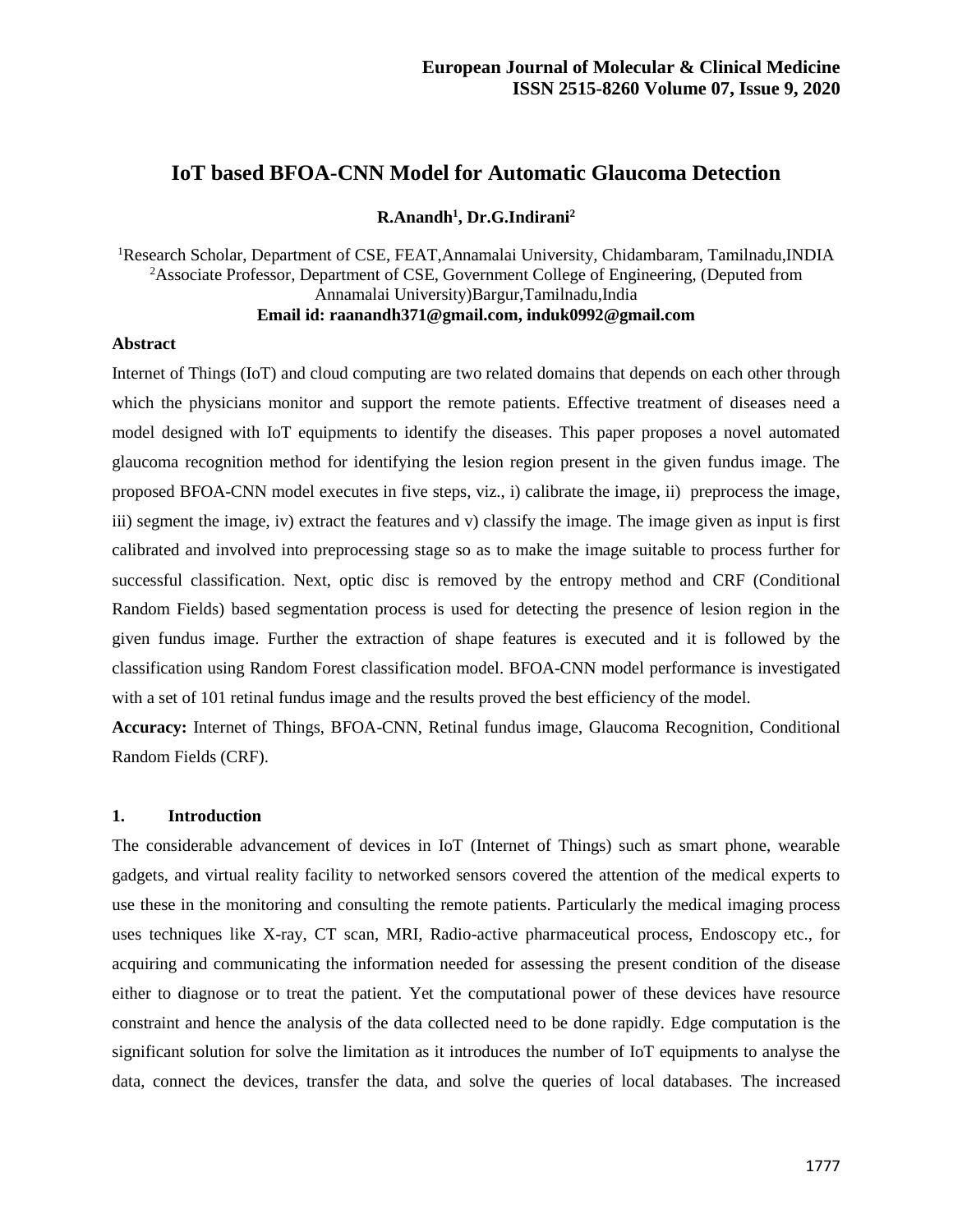number of IoT devices used in health care setup demands the need to ensure the validity of given data. Hence this paper focuses to explore the efficient ways to verify that the physicians receive only real time data [1] .

Application of IoT in healthcare industry ensures the enhancement of its care quality, reduction of medical expenses and optimization of the resources. IoT applied in the medical image processing helps in the identification and suggestion of real time corrective measures by the automated analysis of the images received from the imaging equipments. Digitalization of this medical technology provides easy monitoring and this reduces the waiting time and mental stress of the patients and doctors. Glaucoma – sight deterioration disease is found to one of the disease that could not be cured. It is reported as the second leading factor for blindness all over the globe. It is expected that the number of patients affected by glaucoma will increase till 2020[2]. Glaucoma refers to the number of ocular disorders that includes multi-factorial aetiology, IOP (Intraocular Pressure that is related to the field of optic neuropathy. Glaucoma causes permanent vision loss in the affected eye in case of not treating at the right time. The image details are carried from the light receptors to the brain by the optical nerves and those nerves are damaged by the glaucoma disease and it leads to vision loss. Report states that more than 4 million Americans were affected this disease and unfortunately half of this count is unaware of the reason behind their blindness [3]. This disease has the only remedy of early diagnosis and prevention. Various techniques are designed for detecting this glaucoma disease. Optical Disk (OD) is the exact position in the eye ball from where the ganglion cell axons exit from eye forming the optical nerves. Identifying this OD is the significant task to compute the diagnosing index of glaucoma. Many researchers assume that both the Iris center and image center will be close and hence they set up a radius according to the image size.



(a) Normal

(b) Glaucoma

(c) Diabetic Retinopathy

**Fig. 1.1.** Images of distince fundus abnormalities

Glaucoma disease is a kind of disease in which the optic nerves are affected leading to night blindness or loss of vision and it could be prevented through early detection and treatment. IOP known as Intraocular Pressure is an important risk that leads to failure of optical nerves. For developing closer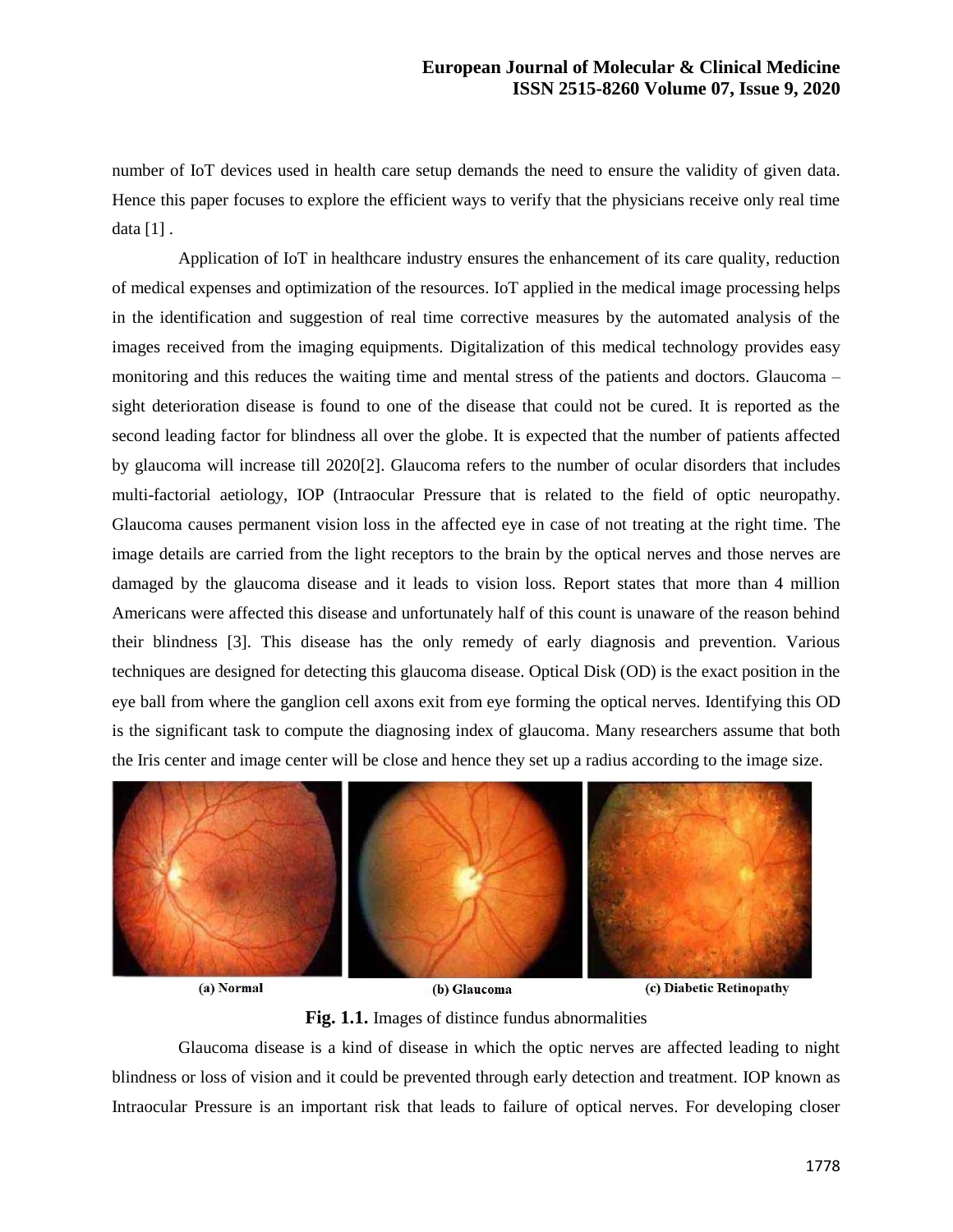tissues, a clear fluid is sent to the inner and outer chamber of anterior chamber (an empty space) that exists before the eyeball. The liquid is collected by the cornea and iris and sent out of the chamber if the angle is open. From there it passes through soft meshwork of nerves like drain and comes out of the eye. The liquid is passed with very minimum force by the meshwork drain and angle is opened. Optical nerves are damaged by the increased pressure of the liquid in the eyes and it leads to vision loss. Hence the maintenance of IOP is more important and failure of which might lead to collapse in retina and optical nerve [4].

Early diagnosis of glaucoma alone helps in avoiding vision loss whereas it is a medical challenge and on the other hand misdiagnosis leads to significant later functional loss [5]. Further glaucoma diagnosing in myopic eye and brain tumor affected patients is much more difficult due to the change in optical disc shape and visual defects. Hence doctors demand an effective machine learning method that detects glaucoma efficiently.

### **2. Literature Survey**

Various image processing algorithms were proposed to detect glaucoma. Studies were found in the localizing and segmenting optical discs for detecting glaucoma [6]. Several algorithms were found that extracts image features or transforms image for training the classifiers used. Compared to clinical observations, this feature extraction method identifies and provides relevant information with excellent classification. Few methods used for detecting glaucoma are ; i) extraction of probabilistic combination of previous compressed feature from the pixel intensity values, FT (Fourier Transform) and B-splines coefficient [7], ii) analysis of higher order spectrum along with texture-based feature extraction from preprocessed image with SVM (Support Vector Machine) classifiers [8], iii) similar higher order spectrum extracted features with discrete wavelet transform and Support Vector Machine classifiers, iv) applying an empirical wavelet transform and least-square Support vector machines [9], v) using an adaptive histogram equalization along with various filter bank executed for creating local configuration pattern for feeding kNN (k-nearest neighbor) classifier [10]. All these approaches identify the features in the image for training the classifier to match the features extracted either from the original image or transformed image. Each algorithm explores distinct features and transformation of ONH for determining the matching patterns to detect the existence of glaucoma. Similarly, this paper applies a approach known as CNN (Convolutional Neural Networks) for detecting glaucoma disease.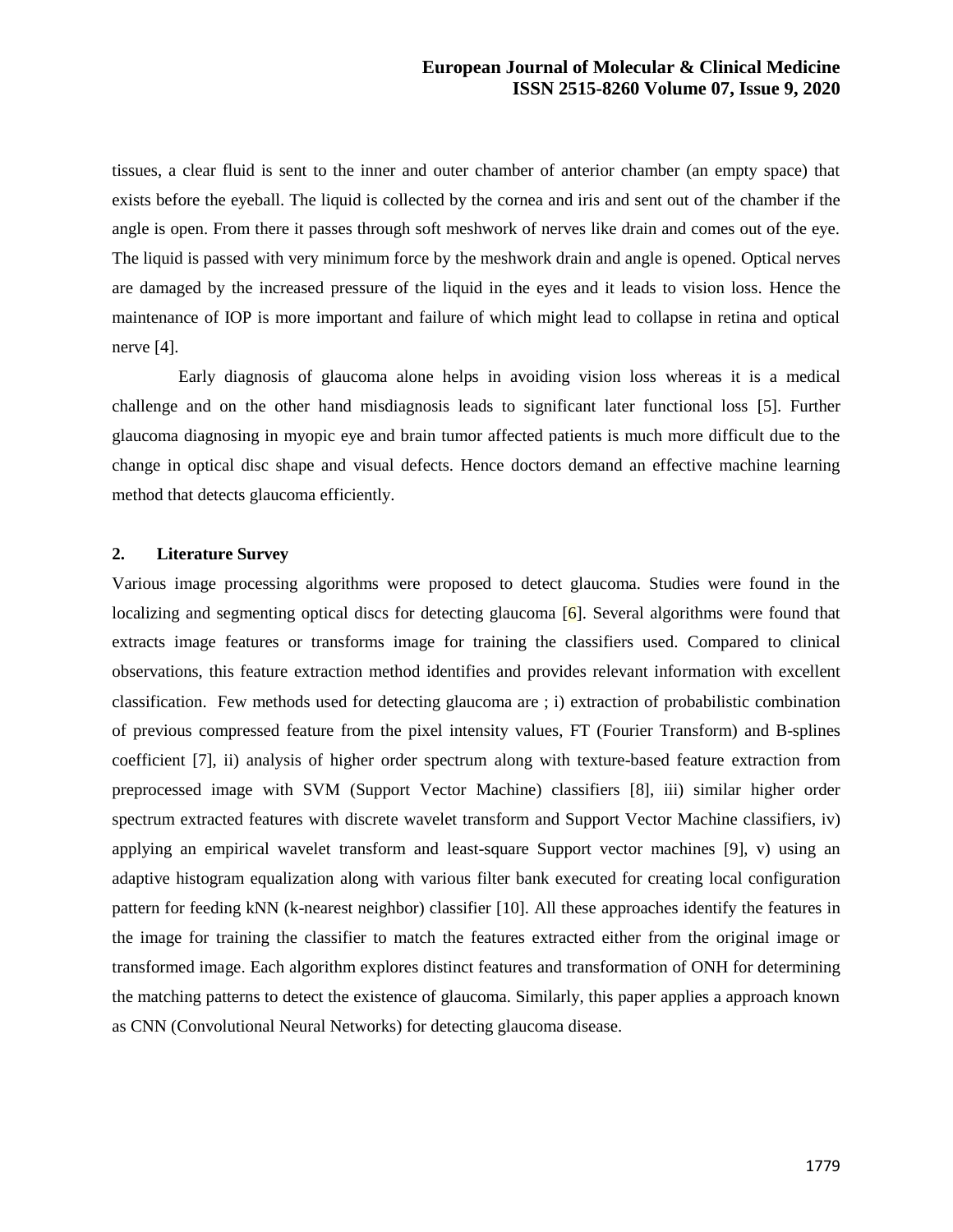CNNs are found to be efficient in detecting eye diseases using CAD (Computer Aided Detection) systems. Since 2015 various researches were taken for segmenting retinal vessels using CNN, assessing quality of images, optical disc and its cup segmentation [11], detecting retinopathy caused by diabetics, detecting age-macular degeneration detection of hemorrhages in other patients. Architecture of CNN makes it an efficient tool for glaucoma detection as it explores both the images features of local and global. There are studies where CNN is also used to handle color fundus image problems. In [12], the researcher applies architecture with 6 layers for optic disc patch which is segmented already. In [13], glaucoma is detected by extracting features using CNN and trained SVM classifier. Recent by Fu et. al. [14] proposed new group of network that worked based on distinct CNNs to classify global fundus image and various regions of optical disc. Another work [15-17] included the deep learning algorithm embedded with transfer learning and its results proved the highest level of accuracy, specificity and sensitivity. Lastly, in OCT, many investigations were observed in the performance of application of CNN to detect glaucoma, and layer segmentation.

## **3. Proposed Methodology**

The methodology of BFOA-CNN technique to detect lesions and classify fundus images is shown in Fig. 4.1. First step is that the given images undergo image calibration processing. In this step the adjustment of un-calibrated image happens. Next step is the pre-processing of calibrated image. Successively, entropy approach is executed to determine the OD center position. Next the vessel is segmented using CRF model and it is followed by the extraction of shape features for discovering the presence of lesion in the given image. Finally, based on the presence of red lesions, the disease is categorised using classification process based on RF.

## **3.1 Calibrating the Images**

DR screening is done with FoV by  $45^\circ$ , where  $d$  is the diameter for fixing different size of filters. Equations 3.1,3.2 and 3.3 give p1,p2 and p3 which are the measures of parameters respectively. And  $x=10$ ,  $y=360$  and  $z=28$ .

*p1* – radius of the OD is given as

$$
1=\frac{d}{x}
$$

*p2* – size of minimum micro-aneurysm is obtained from

 $\boldsymbol{p}$ 

3.1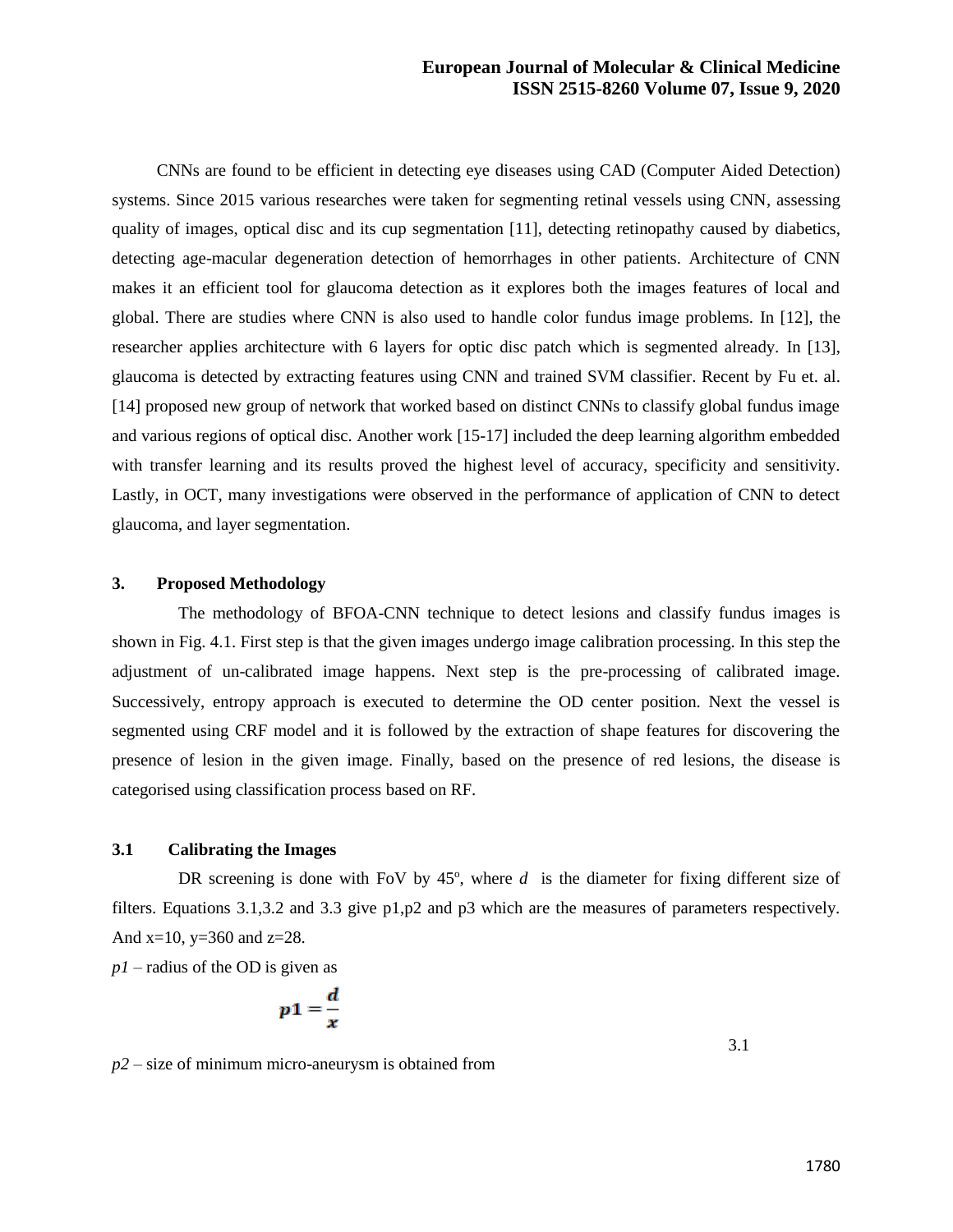3.2

$$
p2=\frac{d}{v}
$$

*p3*, size of higher haemorrhage is calculated from

$$
p3 = \frac{d}{z}
$$

## **3.2 Segmentation based on CRF**

Noise present in the image is removed using FP (False Positive) red lesion. Exact OD center position is explored using entropy model. Generally, OD part comprises highest intensity region where the retinal vessel constrains with minimum intensity. This segmenting of vessels is termed as reduction of energy in CRF method. Original classification of CRF is executed in which the relative images are kept as it is with no modifications for explicating the image samples. Each node is called as a pixel and the edges of neighbour nodes are connected based on the connectivity rule. Actually in CRF, the images undergo mapping with graph where the pixels are referred as nodes and the edge of each node is connected to other node edge based on rule of connectivity. Every node is linked with four pixel adjacent connectivity in local neighbourhood CRF while in FC node, the nodes are connected with every image's alternate pixels.

## **3.3 BFOA-CNN Model**

BFOA-CNN technique work flow model is shown in Fig. 3.1. It shows the preprocessing process of the image for removing the noise. Followed by the execution of BFOA-CNN model and finally the classification is done with RF model.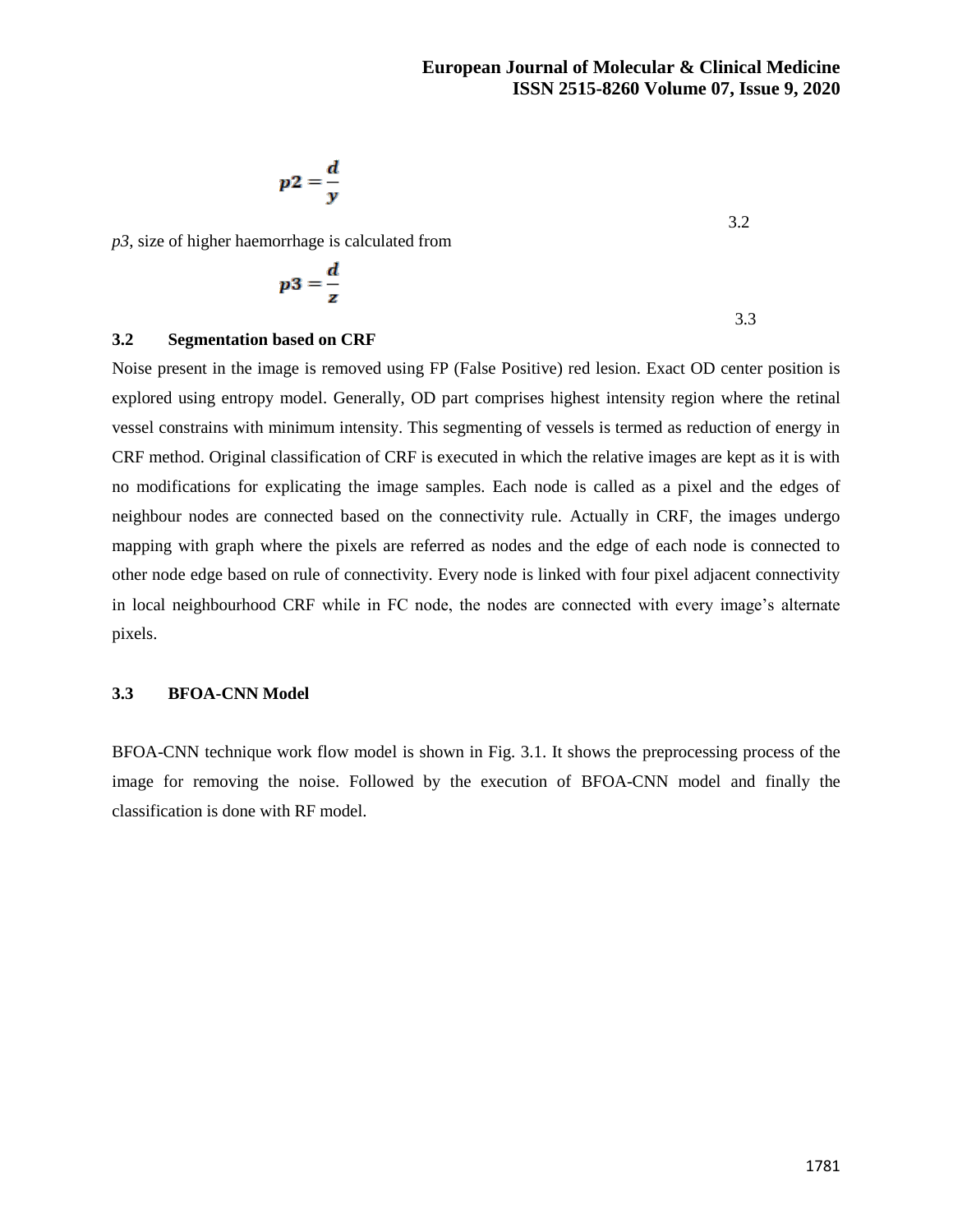

**Fig. 3.1.** Work flow of the entire process

## **3.3.1 Preprocessing and Augmentation**

This phase is vital for removing the noises present in the image. The proposed model has general diabetic retinopathy images. CNN gives better accuracy while a large dataset is used. Also, the CNN function minimizes the small dataset because of the presence of over fitting problem. Execution of proposed model exhibits data augmentation for enhancing the dataset and restricts the over fitting problem. Data augmentation improving in turn increases the quantity of samples through the implementation of geometric transformation of the dataset using dedicated image processing techniques.

### **3.3.2 Features extraction based on CNN**

In an AI platform, DL is meant to be a subset of ML method. CNN technique that used in this proposed work enables the simplification, production and exploration of various tough tasks through conventional methods. At the same time, the presence of multi-level abstraction enables multi-layer approach to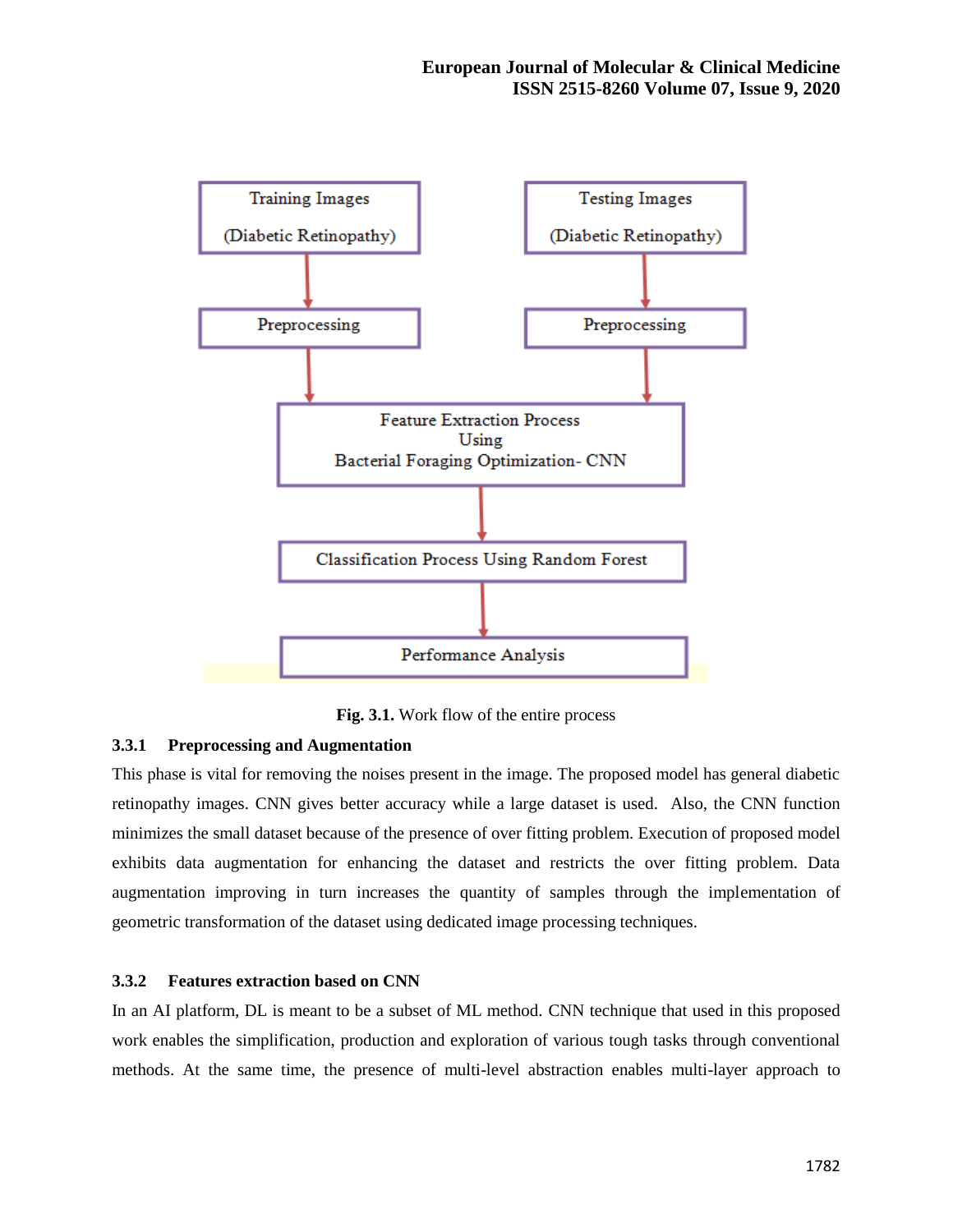recognize the data representation [18]. CNN is a supervised technique that depends on DL and gives better enhancement in feature extraction.

Major layers of CNN are:

- Pooling
- Convolutional
- Fully connected (FC)

Input image is complex for generating different maps of features from a convolution layer. It is solved by using kernels. Reduction of parameters and adjacent pixel association is observed in this approach. A CNN approach uses two levels of training. Induction of input images were done at feed forward level. In the mean time, every neuron is given a dot product of input vector and calculation of parameter vector is made. Successively the result is determined and the loss function is compared. Error rate is estimated based on the error. Chain rule is used to calculate the parameter gradient for tailoring the entire parameters. The average performance is measured with maximum number of iterative processes [19].

### **3.3.2.1 Initializing the weight**

Speed of the convergence of the network is appropriate on the initialization of right weight. Various techniques exist for weight initialization. On the observation of the performance of several initializers "He" initializer is noted with best performance.

### **3.3.2.2 Activation function**

Normally for the successive convolution in a deep network, a non-linear operator or activation function is used because it enhances the concept. In a DNN, good convolution that involves ReLU (Rectified Linear Unit) activation function increases the training speed. ReLU technique rates the negative towards 0 and is described as:

$$
relu(u) = \begin{cases} u & \text{if } u \ge 0 \\ 0 & \text{if } u < 0 \end{cases}
$$

Associated with ReLU, Leaky ReLU is performed in the Equation (3.5). The function is passive and it permits minimum non-zero gradient.

$$
leaky_{relu(u)} = \begin{cases} x & \text{if } u \ge 0 \\ ax & \text{if } u < 0 \end{cases}
$$

Here  $\alpha = 0.3$ . Presently, ELU (Exponential Linear Unit) tends improving accuracy of classifier and the speed of training. Still because of the minimum computation cost of ELU, it obtains higher negative rate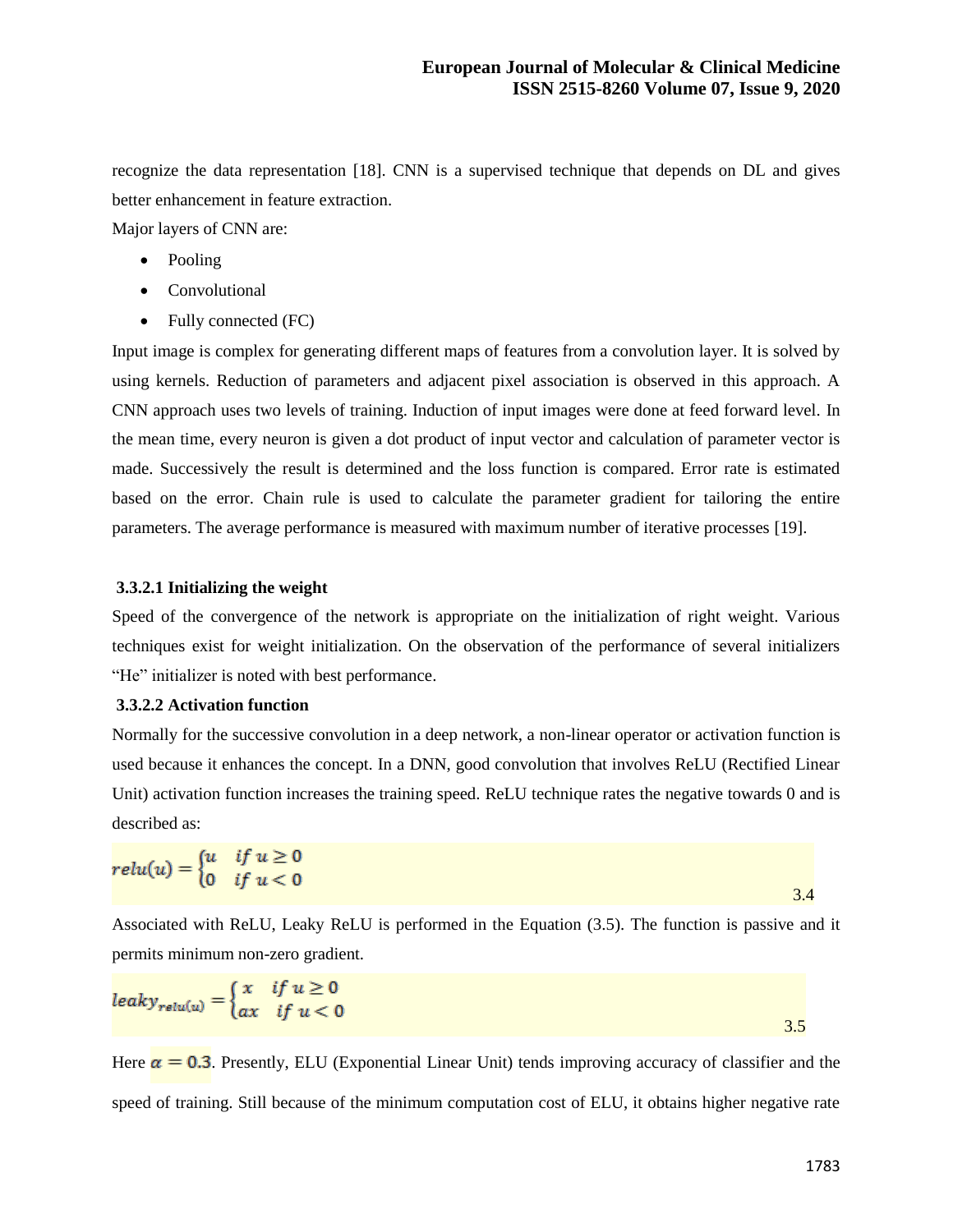that enables to give mean unit activation near to 0 viz., batch normalization.  $elu(u) = \left\{ \begin{aligned} u & \quad \text{if} \ u \geq 0 \\ a(e^u - 1) & \quad \text{if} \ u < 0 \end{aligned} \right.$ 3.6

In a SELU (Scaled Exponential Linear Unit) the presence of activation function, analysis of developing network action is shown in Eq. (3.7). At the time of minimal twist of ELU, SELU is presented and equation for computation is as follows:

$$
selu(u) = \lambda \begin{cases} u & \text{if } u \ge 0 \\ ae^u - a & \text{if } u < 0 \end{cases}
$$

### **3.3.2.3 Pooling**

Pooling layer is the successive layer of convolution layer. It minimizes the number of parameter and size of feature maps. It leads to the decrease in the cost of computation. Minor modifications are made to pooling layer to assume neighboring pixel calculations. One of the widely used pooling techniques is max-pooling. Normally, in every convolution layer, the max-pooling layer will be of  $2 \times 2$  and the size

of the filter implies 2 strides and reaches maximum nearly 4.

### **3.3.2.4 Regularization**

Critical concern for ML is that it should design a technique that performs efficiently even for new data similar to the training data. Various regularization methods were proposed for DL. Until the regularization of the efficient technique a dropout that performs at low cost is used. During the training phase, this technique randomly eliminates small nodes present in the entire layer and hence over fitting is avoided. Dropout is a collection of techniques that provides distinct training networks simultaneously.

#### **3.3.2.15 Loss function**

Another significant feature in designing DNN is the loss function selection. In general the widely used optimal function is Categorical cross-entropy function (H). On discrete variable  $\mu$ , description of 2 distributions (p and q) are:

$$
H(p,q) = -\sum_{u} p(u) \ln (q(u))
$$

Here  $p(u)$  and  $q(u)$  represents the true distribution estimation.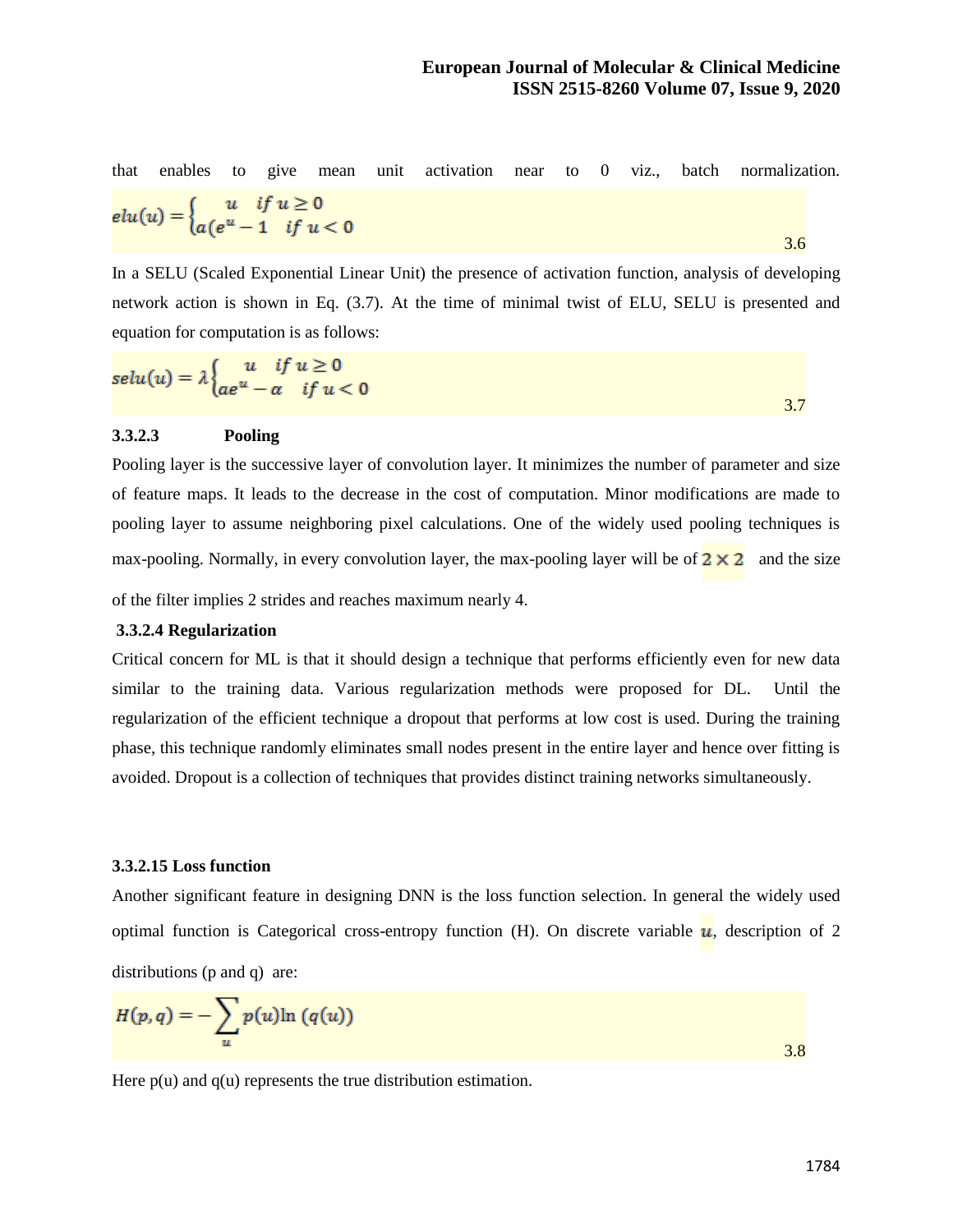### **3.4 Bacteria Foraging Optimization algorithm (BFOA)**

Passino proposed Bacteria Foraging Optimization algorithm (BFOA), another bio-inspired algorithm for optimization [20]. In the recent decade, various optimization algorithms like Evolutionary Programming (EP) [21], Genetic Algorithm (GA) [22] had proved their performance in efficient optimization. Along with that other bio-inspired algorithms such as Ant Colony Optimization (ACO) [23], and Particle Swarm Optimization (PSO) [24] also prove their best optimization solutions. In that series this BFOA Algorithm which imitates the behavior of E-coli bacteria is also applied for finding the optimal solutions.

E-coli bacteria search rich nutrient in the given searching space with its energy used per unit period of time. Bacteria with common features are formed as single group. They communicate using signals with each other. Equation 4.2 gives the formula for creation of signals. Chemotaxis is referred to the swimming action of the bacteria to search the rich nutrient in the given space. This Chemotatic movement is of two types; (i) bacteria swims in one constant direction (ii) tumble, where the bacteria moves in the random direction based on the presence of nutrients in the given searching space[25]. Most of the recent researches use this Bacteria Foraging Optimization Algorithm. At first it was used to optimize the electrical engineering problems and later with the hybridization of the BFOA with various other algorithms proved its better performance to find the local and global optimum solutions. Biologically, very thin flagellum set present in the E-coli bacteria helps it to either swim or tumble during the chemotaxis. [26]. Cells are pulled by the flagellum while the bacterium rotates clockwise. Bacterium also tumbles randomly for finding the gradient that is rich in nutrient. Anti-clockwise movement of flagella aids the bacteria to swim fast. The growth of the bacterium depends on the amount of food it gets and well grown bacterium reproduces which means that the bacterium divides into two. The sudden changes in the search space will affect the bacteria to find the optimum solution. Hence the process of elimination Dispersal maintains the environment population [27].

## **3.4.1 Chemotaxis movement**

Flagella help the bacterium to search the nutrition through swimming. Swimming of bacterium is in two types (i) constant direction swimming (ii) Tumbling – random direction swimming. Following equation is used to calculate the chemotatic movement of bacterium:  $i(j+1,k,1) =$  $P^{i}(j,k,l) + c(i) \Delta(i) / Sqrt(\Delta(i) * \Delta(i))$  3.9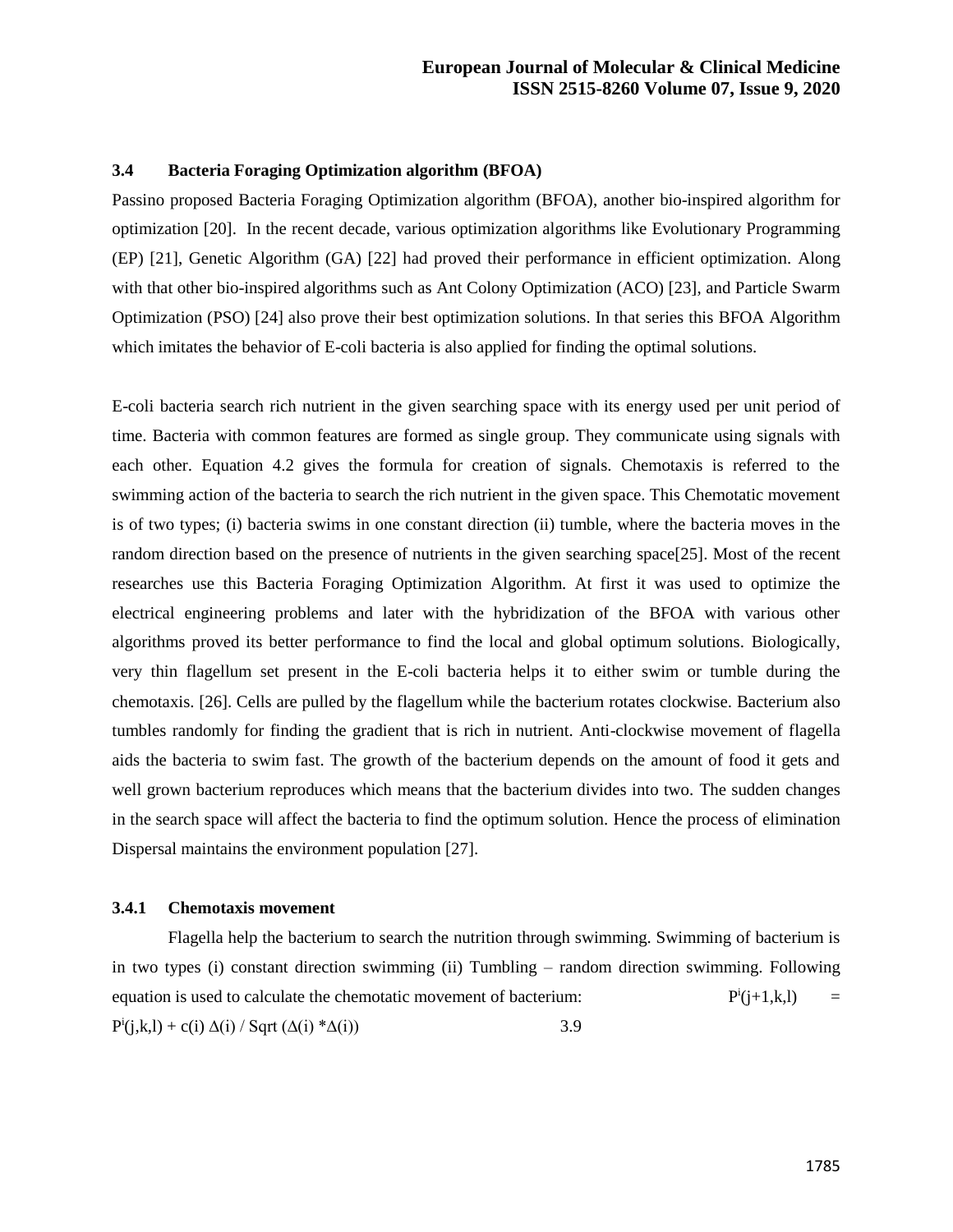Here  $c(i)$  refers to the basic swimming distance,  $P^i(j+1,k,l)$  refers to i<sup>th</sup> bacterium at J- chemotatic step and k refers to the bacteria reproduction. Elimination dispersal loop is given by 1. ∆(i) denotes vector in the arbitrary direction.

## **3.4.2 Swarming**

Each bacterium present in the group should travel to find the gradient that is rich in nutrient. It has two kinds of characteristics: attractant or repellant. The characteristic of attractant makes the bacteria to swim with high fitness value while swimming towards the gradient of nutrition.

Equation to measure the cell to cell signal:

$$
J_{cc}(P(i,j,k,l)) = \sum_{i=1}^{s} P(j,i,j,k,ell)
$$

Here S represents the quantity of bacteria,  $\text{Jcc}(\Theta(i,j,k,l))$  refers to i<sup>th</sup> bacterium at J- chemotatic step and k refers to the bacteria reproduction. Elimination dispersal loop is given by 1.

### **3.4.3 Reproduction**

Health of the bacterium decides the reproduction capability of it and hence after the final movement, the value of bacterial health is estimated using

$$
\mathbf{J} \mathbf{i}_{\text{health}} = \frac{\sum_{j=1}^{Nc+1} j i (j, k, l)}{3.11}
$$

Where  $J_i^i$ <sub>health</sub> refers to the i<sup>th</sup> bacterium health after the j<sup>th</sup> chemotatic movement.. Nc refers to the total chemotatic movements.

Here the bacteria are arranged in ascending order of its health value. The bacterium that has the less health value than the given optimal value is eliminated. Healthy bacteria are reproduced (divided into two). Finally, the reproduced bacteria are let into the search space again for searching the nutrients.

## **3.4.4 Elimination Dispersal**

In BFOA (Bacteria Foraging Optimization Algorithm) certain situations might occur where the elimination happens while there is no reproduction. In this case the identification of local and global optimal solutions will be a problem. Hence, elimination dispersal need to be done to maintain the consistency in the population present in the given search space.

## Steps of Bacteria Foraging optimization Algorithm;

#### **Input:**

Feature Values – Mean, Standard Deviation of Median of Duration, Latency and Digraph and their combinations.

### **Output :**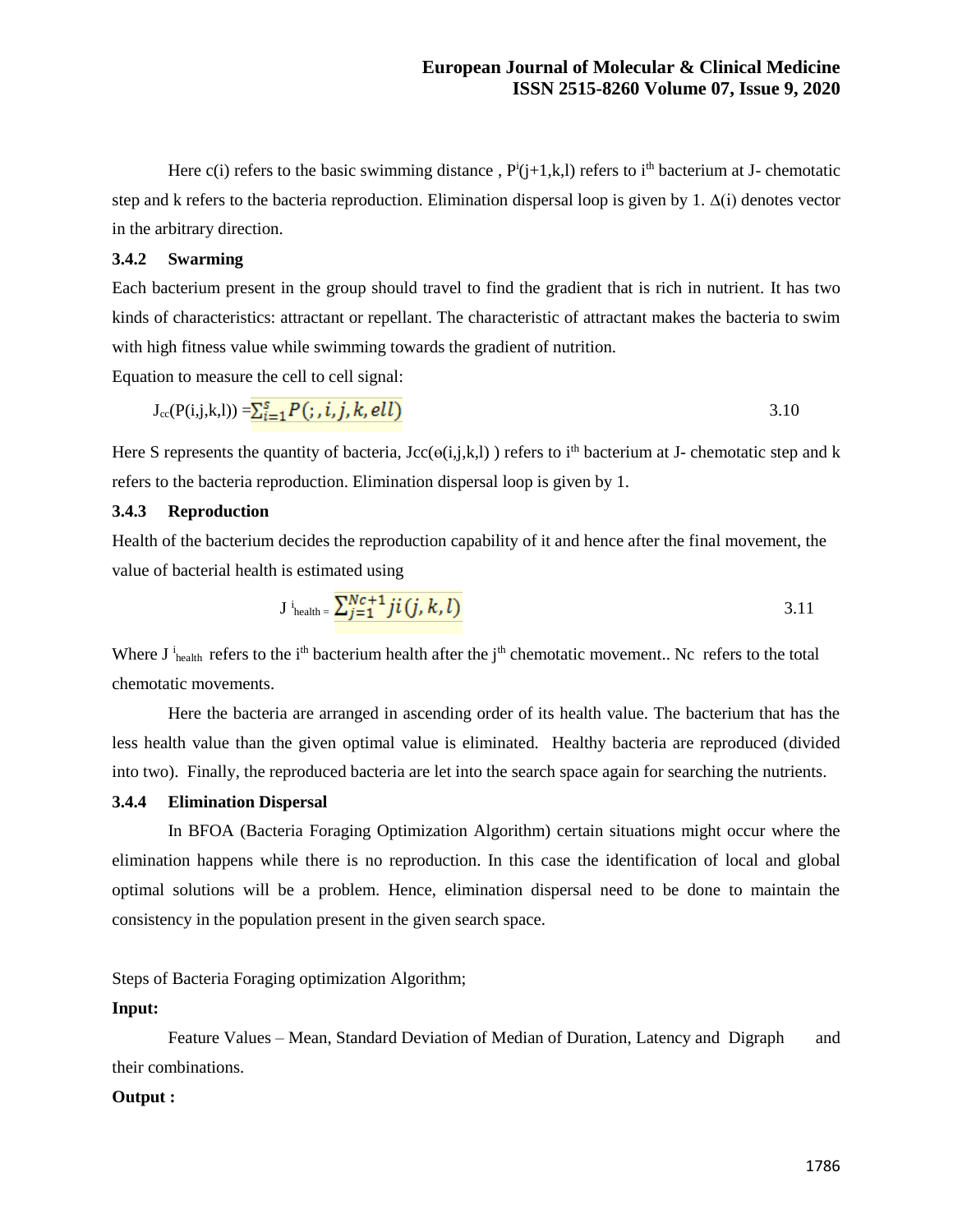Subset Feature Values.

| Step 1: | Calculate the feature values of $x(i)$ (Duration, Latency and Digraph or |                                                                                        |  |  |  |
|---------|--------------------------------------------------------------------------|----------------------------------------------------------------------------------------|--|--|--|
|         | combined value or all)                                                   |                                                                                        |  |  |  |
| Step 2: | Estimate fitness values of every feature value $x(i)$                    |                                                                                        |  |  |  |
|         |                                                                          | Fitness function $f(x) = 1/1+x_i$                                                      |  |  |  |
| Step 3: |                                                                          | Initial declarations are:                                                              |  |  |  |
|         | S- Quantity of bacteria                                                  |                                                                                        |  |  |  |
|         | Nc - Total swarming steps                                                |                                                                                        |  |  |  |
|         | Ns - Total swimming distance                                             |                                                                                        |  |  |  |
|         | Nre – Count of Reproduction                                              |                                                                                        |  |  |  |
|         | Ned - Total Elimination Dispersal Event                                  |                                                                                        |  |  |  |
|         | Swimming Size = $c(i)$                                                   |                                                                                        |  |  |  |
| Step 4: | Iterative processes for NS times                                         |                                                                                        |  |  |  |
|         | 1.                                                                       | For every bacterium selection of a random feature value $(x_i)$ is made                |  |  |  |
|         | 2.                                                                       | Either swimming or tumbling is performed                                               |  |  |  |
|         |                                                                          | Swimming – moving in one constant direction                                            |  |  |  |
|         |                                                                          | Tumbling – moving in random direction                                                  |  |  |  |
|         | 3.                                                                       | Calculate Local best (Lbest) value.                                                    |  |  |  |
|         |                                                                          | $\sum_{i=1}^{s} X_i^i = P(i,j,k,ell) + c(i) \Delta(i) / Sqrt(\Delta(i) * \Delta(i))$   |  |  |  |
|         | Calculate Pbest value using<br>4.                                        |                                                                                        |  |  |  |
|         |                                                                          | $\sum_{i=1}^{s} X_i^i = P(i,j+1,k,ell) + c(i) \Delta(i) / Sqrt(\Delta(i) * \Delta(i))$ |  |  |  |
|         |                                                                          | $\Delta(i)$ - Vector in the Random direction.                                          |  |  |  |
| Step 5. | Reproduction                                                             |                                                                                        |  |  |  |
|         | 1.                                                                       | Arrange the bacteria based on its health value                                         |  |  |  |
|         | 2.                                                                       | Eliminate the bacteria that has less value than the optimal value                      |  |  |  |
|         | 3.                                                                       | Divide the remaining bacterium into two similar bacteria and leave in the search       |  |  |  |

space.

# **Step 6:** Elimination dispersal event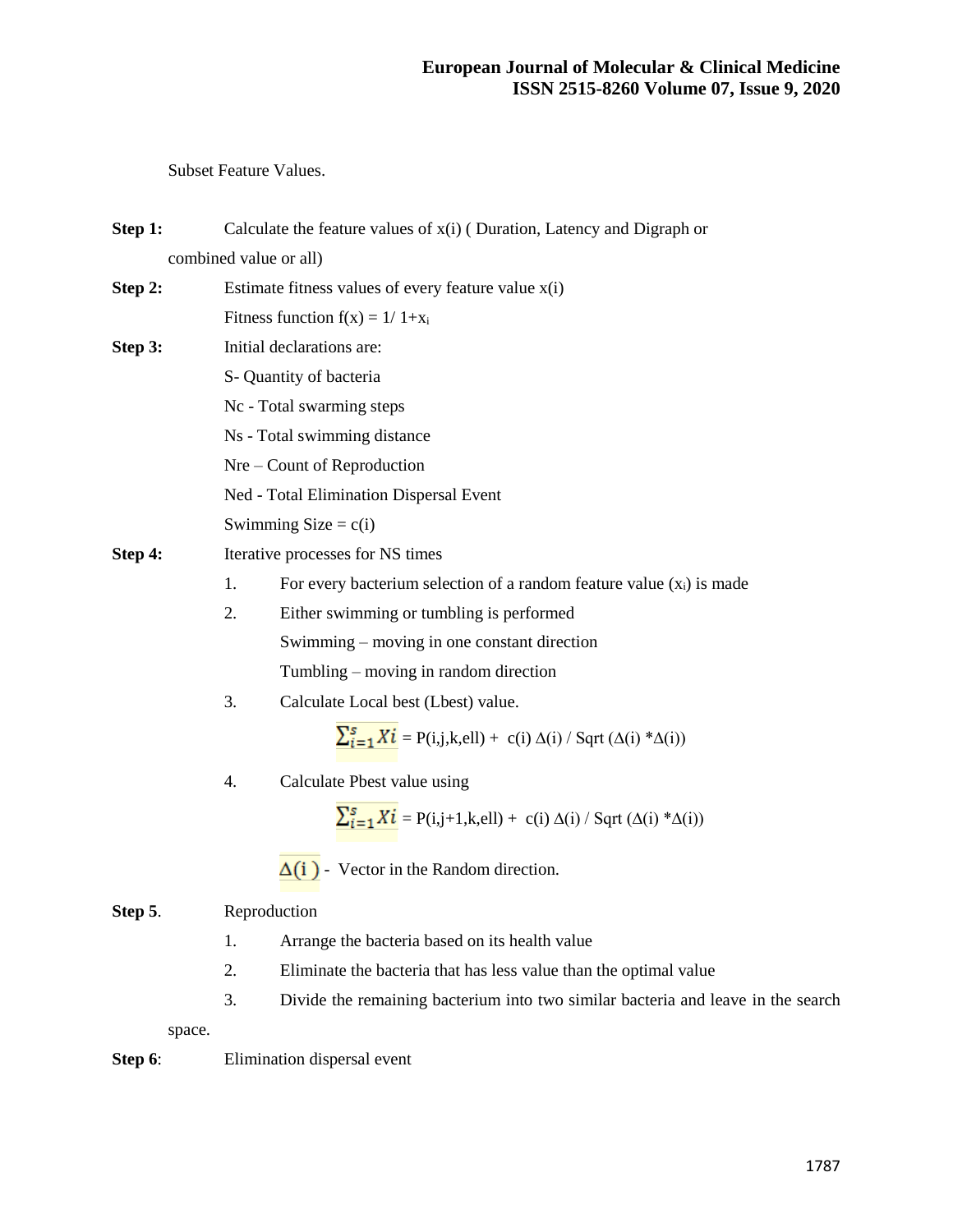For maintaining the population quantity, elimination and dispersal of the bacteria is done based on the probability of Ped.

**Step 7** Fitness value of each bacteria is calculated after every  $j<sup>th</sup>$  chemotatic step,  $k<sup>th</sup>$ reproduction and the loop is terminated.

**Step 8** Finally the Global best (Gbest) value is calculated.

**Step 9** Calculated Global best (Gbest) value is considered to be the optimal value.

## **4. Classification based on RF**

RF based on supervised learning method is used for classification in this method. Random forest is developed with large number of trees; similarly RF builds Decision Tree DT based on the data given and predicts the best solution from the selected list. This collection model is best compared to the individual decision tree as here the consolidated result is attained from the individual results. RF is observed as multi-way classification approach as it includes huge quantity of trees and each tree is grown using random tasks. All tree leaf nodes are designed using the calculation of early distribution of all classes of images. Internal nodes comprise of a test that divides the data space. Categorization of images is done through tree transmission and collection of the achieved distribution of leaves. Feeding of randomness is done at two points of training period:O One is at selection phase and the other is during the sub-sampling of training dataset by which each tree is ensured to grow in different subset.

### **5. Performance Validation**

Validation of BFOA-CNN model is done using the Drishti-GS dataset. The programming language for simulation is Python. 101 color fundus images along with right annotations were present. Fig. 5.1 analyses the results of BFOA-CNN on the given dataset. Figs. 5.1a and 5.1c show the given input images and its respective classified (Normal and Abnormal) images are given in Fig. 5.1b and 5.1d.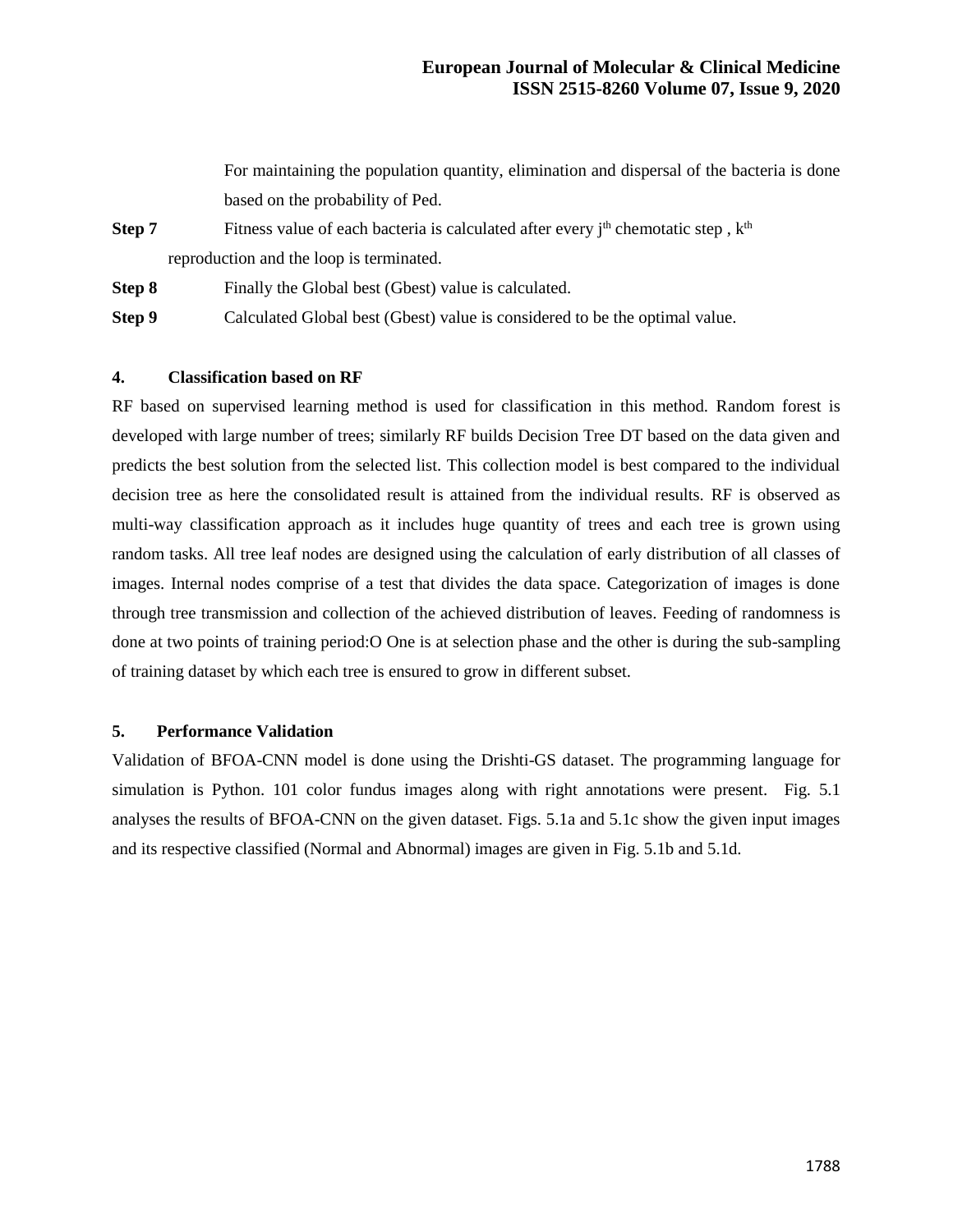

Fig.5.1.(a) and (c) Input Image (b) and (d) Output Normal/Abnormal Image

Fig. 5.2 exhibits sample input image and the image generated while executing the BFOA-CNN model. Fig. 5.2a gives the original fundus image given and its pre-processed versions are shown in Fig. 5.2b. Result of green channel extraction and OD removed image are shown in Fig. 5.2c. Fig. 5.2d gives the exactly segmented image and Fig. 5.2e shows the extraction of selected region. The final classification of the original fundus image is given in 5.2f. Fig. 5.3 depicts the BFOA-CNN model's other quantitative results analysis for abnormal image classification.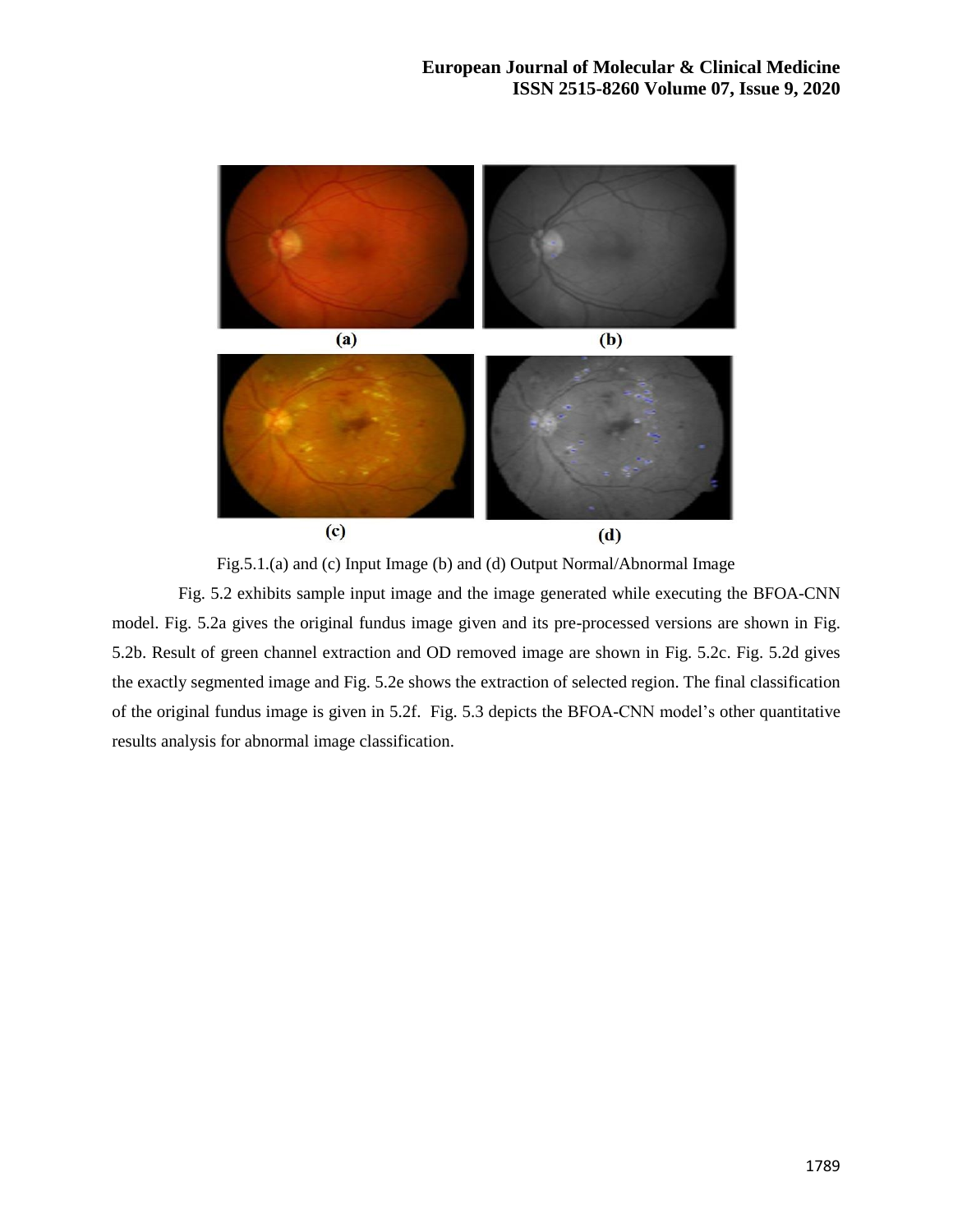## **European Journal of Molecular & Clinical Medicine ISSN 2515-8260 Volume 07, Issue 9, 2020**



Fig.5.2.Illustration 1 (a) Original (b) Preprocessed (c) OD removed (d) Blood vessel segmented (e)

Candidate extractedn (f) Classified images

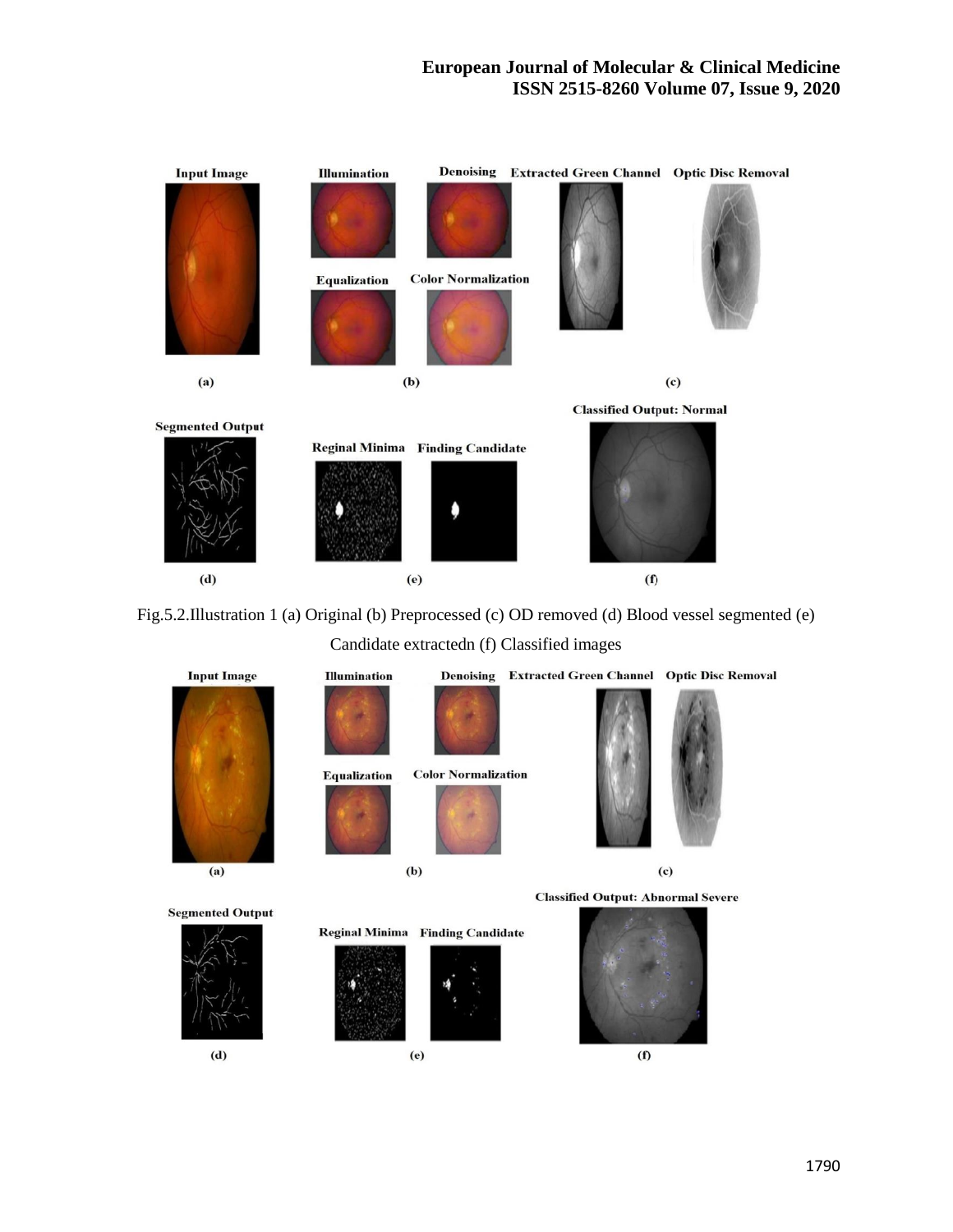Fig.5.3 Illustration 2 (a) Original (b) Preprocessed (c) OD removed (d) Blood vessel segmented (e) Candidate extractedn (f) Classified images

## **6. Results analysis**

Table 6.1 states various parametric results of BFOA-CNN model using the given dataset. Fig.5.4 shows the proposed method BFOA-CNN achieves 0.954 of sensitivity among all other methods.

| <b>Methods</b>     | <b>Sensitivity</b> | <b>Specificity</b> | <b>Accuracy</b> |
|--------------------|--------------------|--------------------|-----------------|
| <b>BFOA-CNN-RF</b> | 0.954              | 0.991              | 0.972           |
| Naïve Bayes        | 0.929              | 0.976              | 0.928           |
| MLP                | 0.940              | 0.930              | 0.940           |
| <b>SVM</b>         | 0.929              | 1.000              | 0.928           |
| K-NN               | 0.951              | 0.953              | 0.952           |

**Table.6.1 : Comparison of performance analysis** 



Fig.5.4 : Sensitivity of the Proposed Method BFOA-CNN with other methods.

While validating the results with respect to specificity, the proposed method BFOA-CNN presented model offered a maximum specificity value of 97.2 shown in Fig.5.5.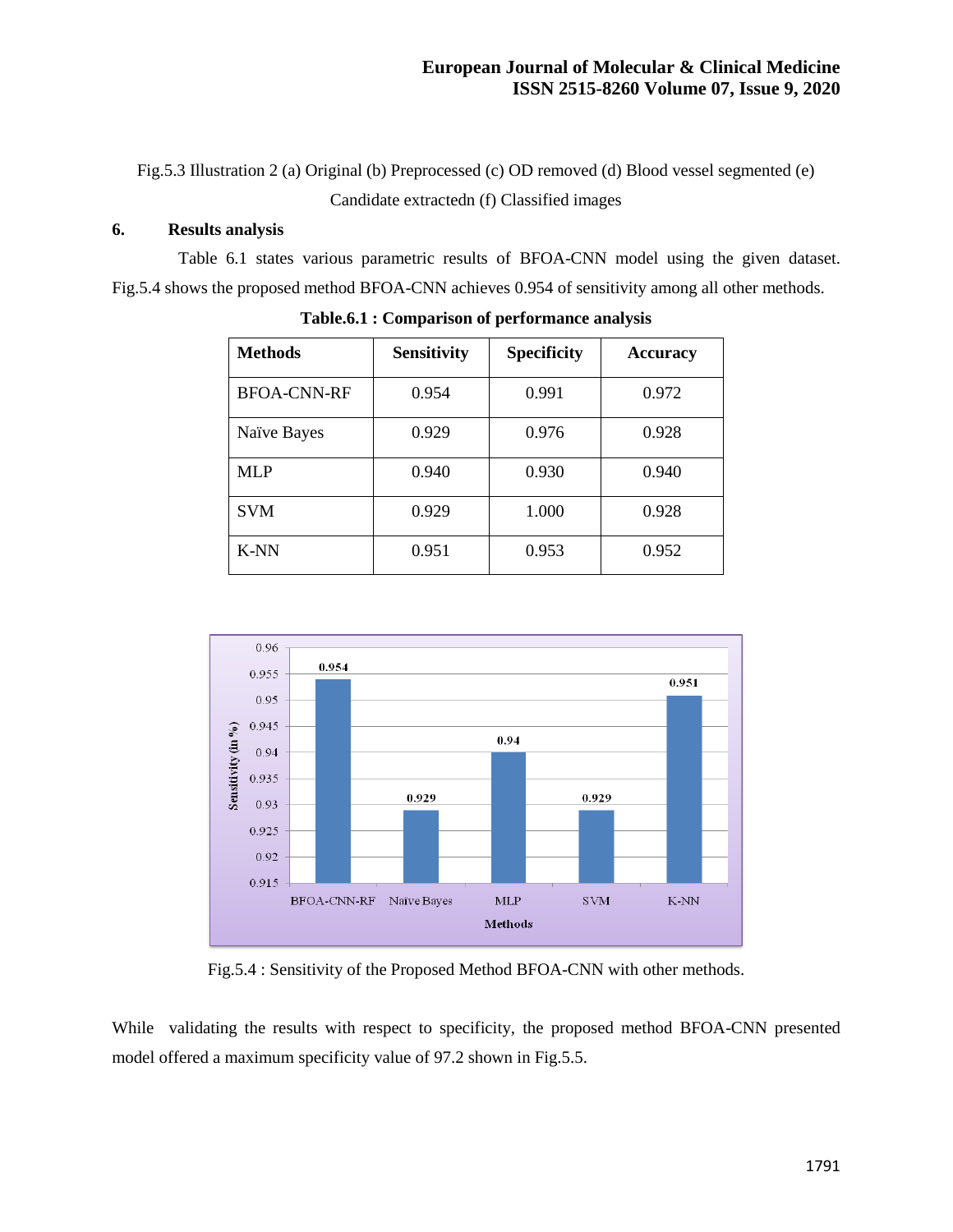

Fig.5.5 : Specificity of the Proposed Method BFOA-CNN with other methods.





Similarly, on the validation of the performance with respect to the accuracy, it is evident that the proposed model offered maximum classification with the highest accuracy value of 97.20. These values verified the enhanced classifier results of the presented approach over the existing approaches.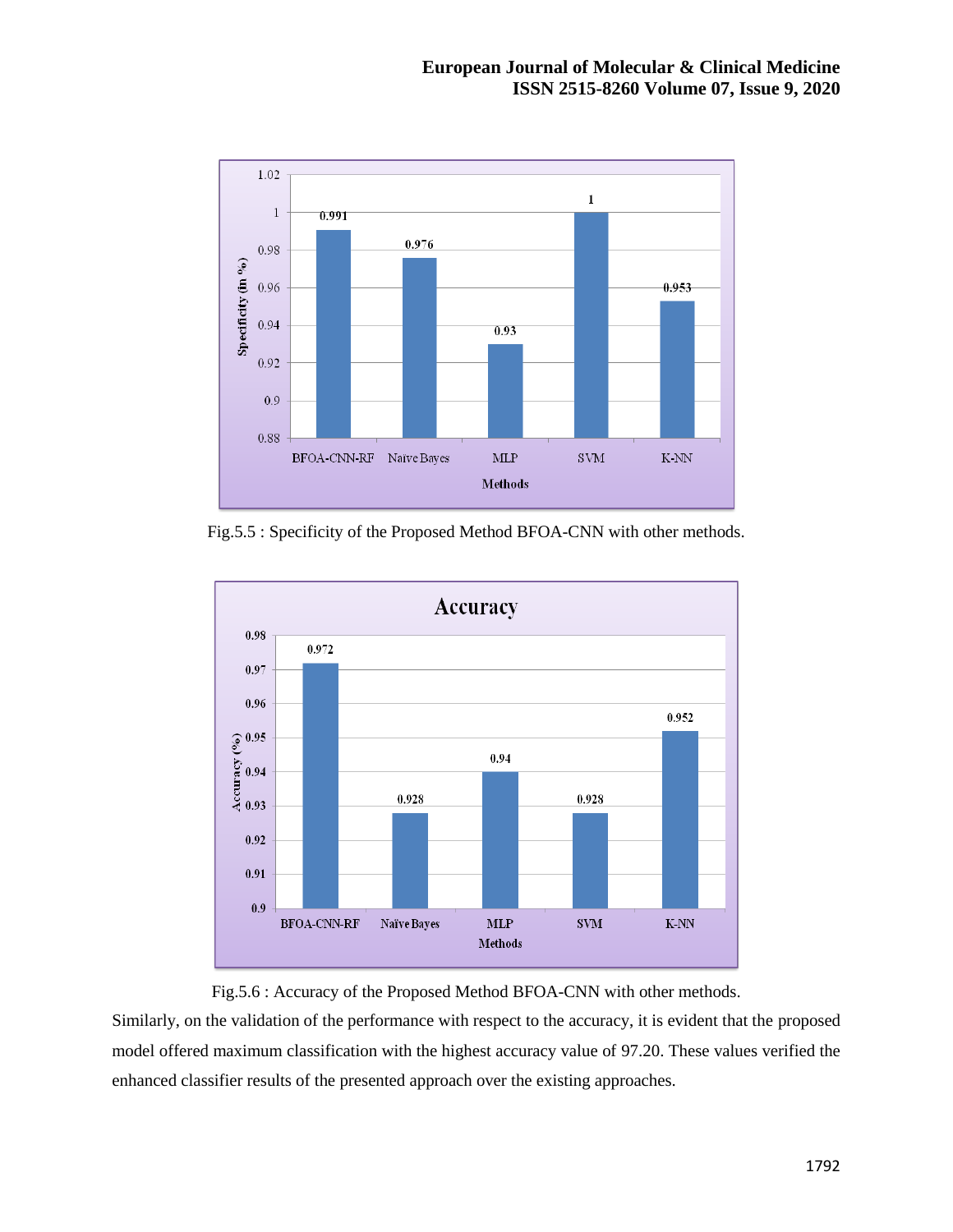### **7. Conclusion**

BFOA-CNN is the novel technique introduced in this paper for detecting the lesions in fundus image. Entropy approach is executed to determine the OD center position. Next the vessel is segmented using CRF model and it is followed by the extraction of shape features for discovering the presence of lesion in the given image. Finally, based on the presence of red lesions, the disease is categorised using classification process based on RF. Simulating the proposed model in Phython programming language and Drishti-GS dataset, it proved to be highly efficient with the sensitivity of 0.954, specificity of 0.991 and accuracy of 0.972. Hence it is clear that BFOA-CNN model outperforms other existing techniques and it is suggested that BFOA-CNN model is proposed to be an optimal tool for diagnosing Diabetic Retinopathy. Further investigations can be undertaken for enhancing BFOA-CNN model with other techniques of segmentation.

### **References**

- 1. L. Minh Dang, Md. Jalil Piran, Dongil Han, Kyungbok Min and Hyeonjoon Moon, "A Survey on Internet of Things and Cloud Computing for Healthcare", Electronics 2019, 8(7), 768.
- 2. A Quigley , A T Broman "The number of people with glaucoma worldwide in 2010 and 2020", Br J Ophthalmol. 2006 Mar; 90(3): 262–267.
- 3. Kastner, A., King, A.J. Advanced glaucoma at diagnosis: current perspectives. Eye 34, 116–128 (2020).
- 4. Sharpe M, Stone J, Hibberd C et al (2009) Neurology out-patients with symptoms unexplained by disease: illness beliefs and financial benefits predict 1-year outcome. Psychol Med 40:689–698
- 5. Carson A, Stone J, Hibberd C et al (2011) Disability, distress and unemployment in neurology outpatients with symptoms "unexplained by organic disease". J Neurol Neurosurg Psychiatry 82:810–813.
- 6. Abràmoff M. D., Alward W. L. M., Greenlee E. C., Shuba L., Kim C. Y., Fingert J. H., Kwon Y. H., "Automated Segmentation of the Optic Disc from Stereo Color Photographs Using Physiologically Plausible Features," Invest. Ophthalmol. Vis. Sci. 48(4), 1665–1673 (2007).10.1167/iovs.06-1081
- 7. Bock R., Meier J., Nyúl L. G., Hornegger J., Michelson G., "Glaucoma risk index: Automated glaucoma detection from color fundus images," Med. Image Anal. 14(3), 471–481 (2010).10.1016/j.media.2009.12.006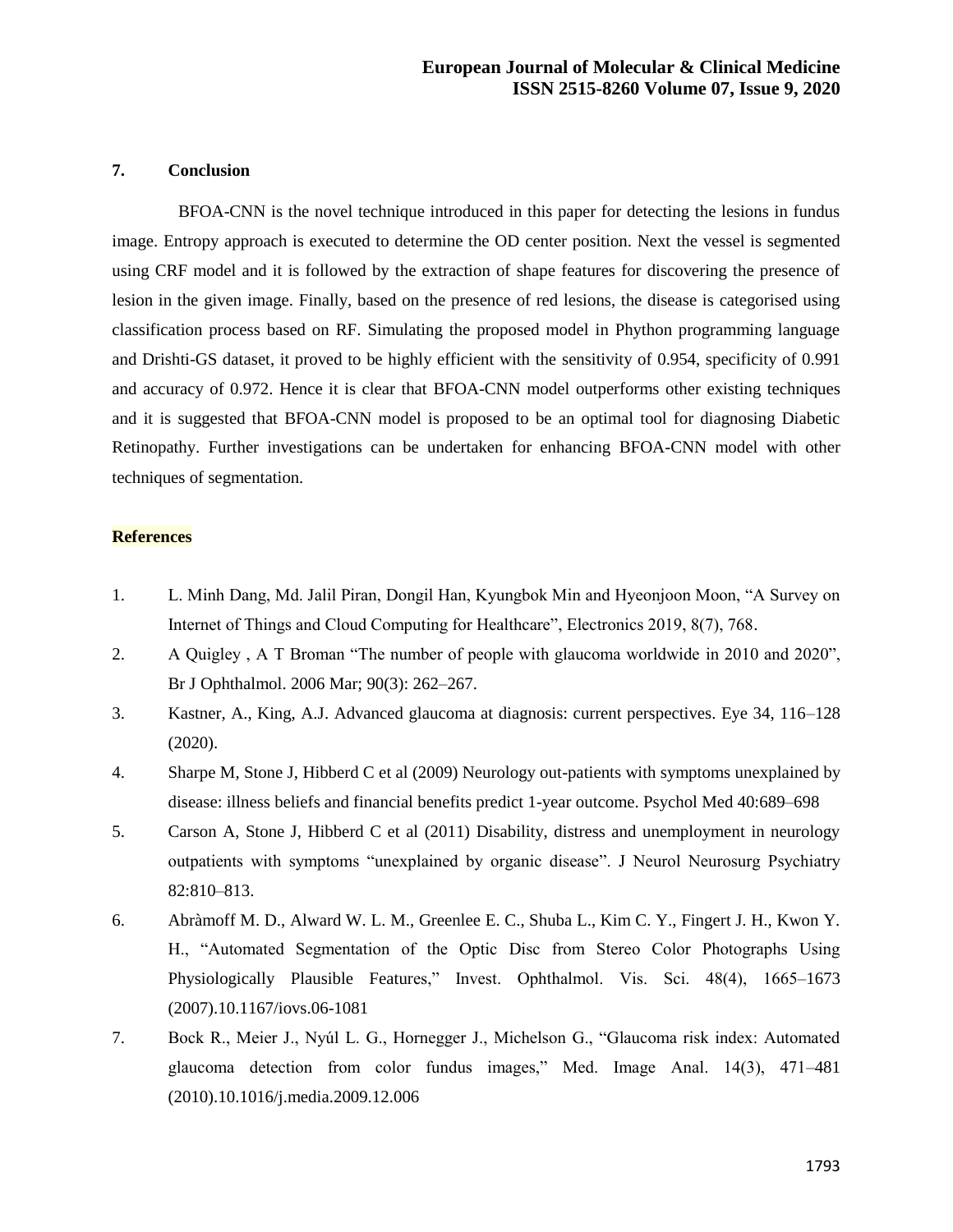- 8. Acharya U. R., Dua S., Du X., Sree S V., Chua C. K., "Automated Diagnosis of Glaucoma Using Texture and Higher Order Spectra Features," IEEE Trans. Inf. Technol. Biomed. 15(3), 449–455 (2011).10.1109/TITB.2011.2119322
- 9. Maheshwari S., Pachori R. B., Acharya U. R., "Automated Diagnosis of Glaucoma Using Empirical Wavelet Transform and Correntropy Features Extracted From Fundus Images," IEEE J. Biomed. Health Inform. 21(3), 803–813 (2017).10.1109/JBHI.2016.2544961
- 10. Acharya U. R., Bhat S., Koh J. E. W., Bhandary S. V., Adeli H., "A novel algorithm to detect glaucoma risk using texton and local configuration pattern features extracted from fundus images," Comput. Biol. Med. 88, 72–83 (2017).
- 11. Zilly J., Buhmann J. M., Mahapatra D., "Glaucoma detection using entropy sampling and ensemble learning for automatic optic cup and disc segmentation," Comput. Med. Imaging Graph. 55, 28–41 (2017).10.1016/j.compmedimag.2016.07.012
- 12. X. Chen, Y. Xu, D. W. K. Wong, T. Y. Wong, and J. Liu, "Glaucoma detection based on deep convolutional neural network," in 2015 37th Annual International Conference of the IEEE Engineering in Medicine and Biology Society (EMBC) (2015), pp. 715– 718.10.1109/EMBC.2015.7318462
- 13. Al-Bander B., Al-Nuaimy W., Al-Taee M. A., Zheng Y., "Automated glaucoma diagnosis using deep learning approach," in 2017 14th International Multi-Conference on Systems, Signals Devices (SSD) (2017), pp. 207–210.
- 14. Fu H., Cheng J., Xu Y., Zhang C., Wong D. W. K., Liu J., Cao X., "Disc-Aware Ensemble Network for Glaucoma Screening From Fundus Image," IEEE Trans. Med. Imaging 37(11), 2493–2501 (2018).10.1109/TMI.2018.2837012
- 15. Christopher M., Belghith A., Bowd C., Proudfoot J. A., Goldbaum M. H., Weinreb R. N., Girkin C. A., Liebmann J. M., Zangwill L. M., "Performance of Deep Learning Architectures and Transfer Learning for Detecting Glaucomatous Optic Neuropathy in Fundus Photographs," Sci. Rep. 8(1), 16685 (2018).10.1038/s41598-018-35044-9
- 16. Li Z., He Y., Keel S., Meng W., Chang R. T., He M., "Efficacy of a Deep Learning System for Detecting Glaucomatous Optic Neuropathy Based on Color Fundus Photographs," Ophthalmology 125(8), 1199–1206 (2018).10.1016/j.ophtha.2018.01.023
- 17. Shibata N., Tanito M., Mitsuhashi K., Fujino Y., Matsuura M., Murata H., Asaoka R., "Development of a deep residual learning algorithm to screen for glaucoma from fundus photography," Sci. Rep. 8(1), 14665 (2018).10.1038/s41598-018-33013-w